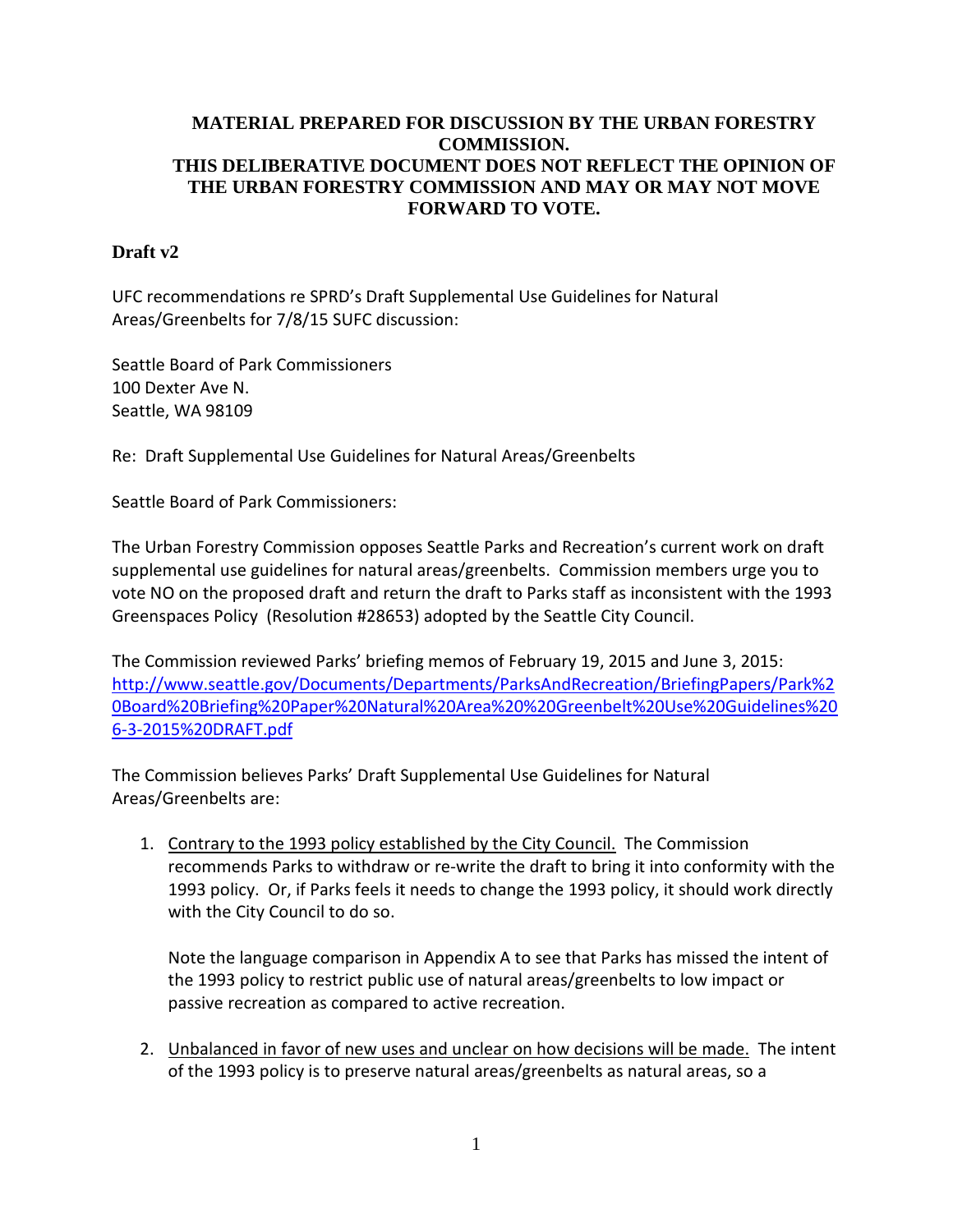proposed draft checklist should make it very difficult for a new use to squeak through to approval – perhaps even require Seattle City Council action.

Note the Commission's suggestions in Appendix B on how the draft supplemental use guidelines for natural areas/greenbelts might be brought into conformity with the 1993 policy.

Obviously, much more time will be needed for the public, the Seattle Board of Park Commissioners, Seattle Parks and Recreation, and the Seattle City Council to resolve this issue. The Commission recommends that sufficient time be taken to fully examine the impacts and benefits of new uses. Parks' trees, vegetation and wildlife in our natural areas and greenbelts are a huge part of the City's urban forest. They are a scarce commodity in urban areas – worth preserving for current and future generations.

Sincerely,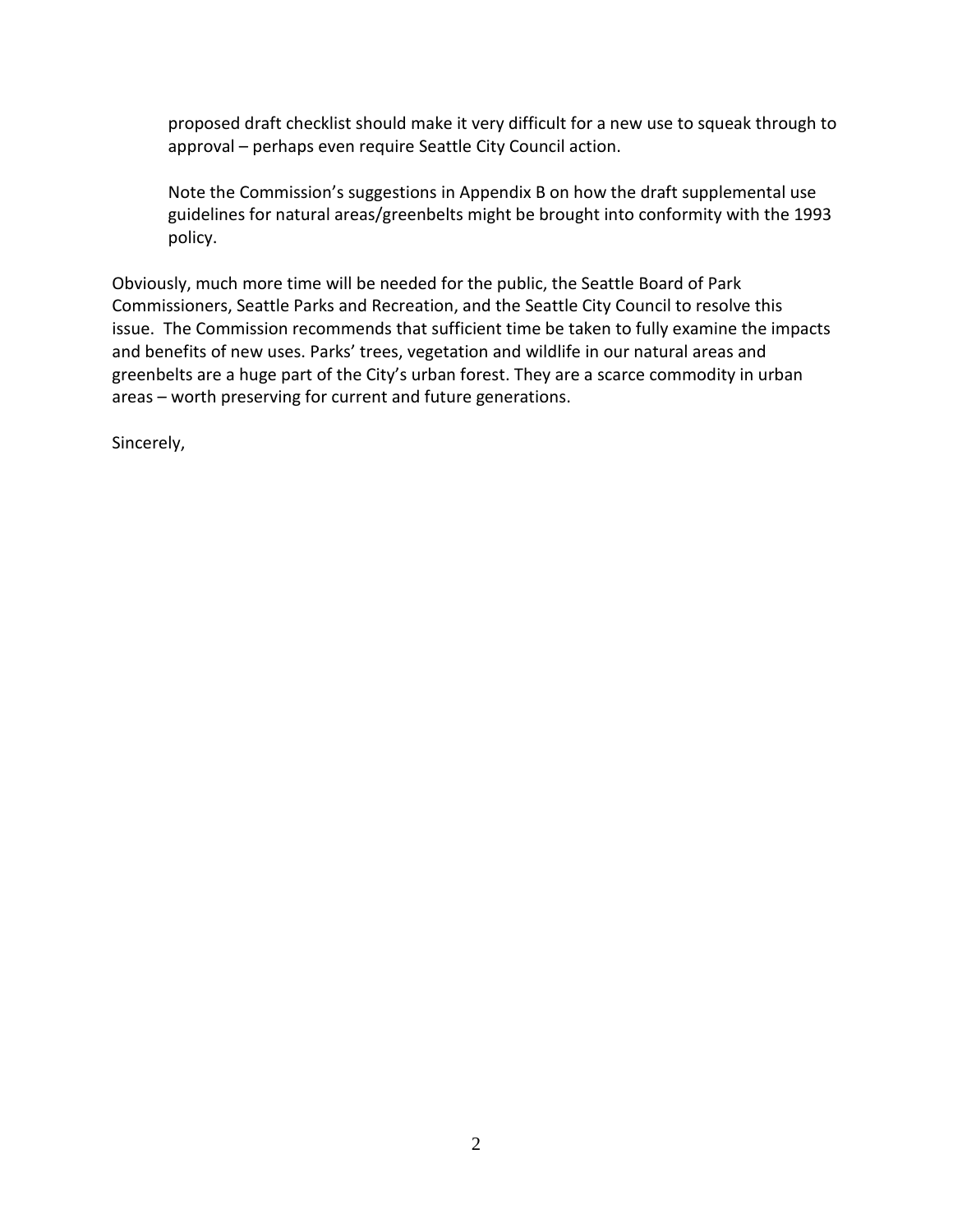## **Appendix A Comparison of language in 1993 Policy with language in two 2015 briefing memos**

The language of the 1993 Greenspaces Policy adopted by the Seattle City Council says:

"The purpose of greenspaces designation is to establish priority areas for preservation to 1. Help preserve natural landscape and habitat for wildlife, 2. Provide natural buffers between land uses of different intensity or areas of distinct character or identity 3. Help mitigate the effects of noise and air pollution 4. Help reduce the necessity for constructed storm water systems 5. Help preserve the quality of natural drainage systems and enhance the stability of the land. Greenspaces, with their natural environmental character, will only be used for low impact activities and will complement the city's parks and recreation system where open space may be used in a more active manner."

#### February 19, 2015 briefing memo, page 2:

First paragraph:

"Parks does not intend to amend the existing City Policy…."

#### Second paragraph:

"1993 (Resolution 28653) Greenspaces Policy and Designated Greenspaces as part of the City's Open Space Policies. As a major component of the City's comprehensive open space system, greenspaces (included in this definition are natural areas and greenbelts) ….will be used only for low impact activities…."

#### June 3, 2015 briefing memo, page 3:

First paragraph:

"…the proposed use guidelines strike a balance. Uses, including walking and biking trails and challenge courses, will be allowed while minimizing adverse environmental impacts."

June 3, 2015 briefing memo, page 7: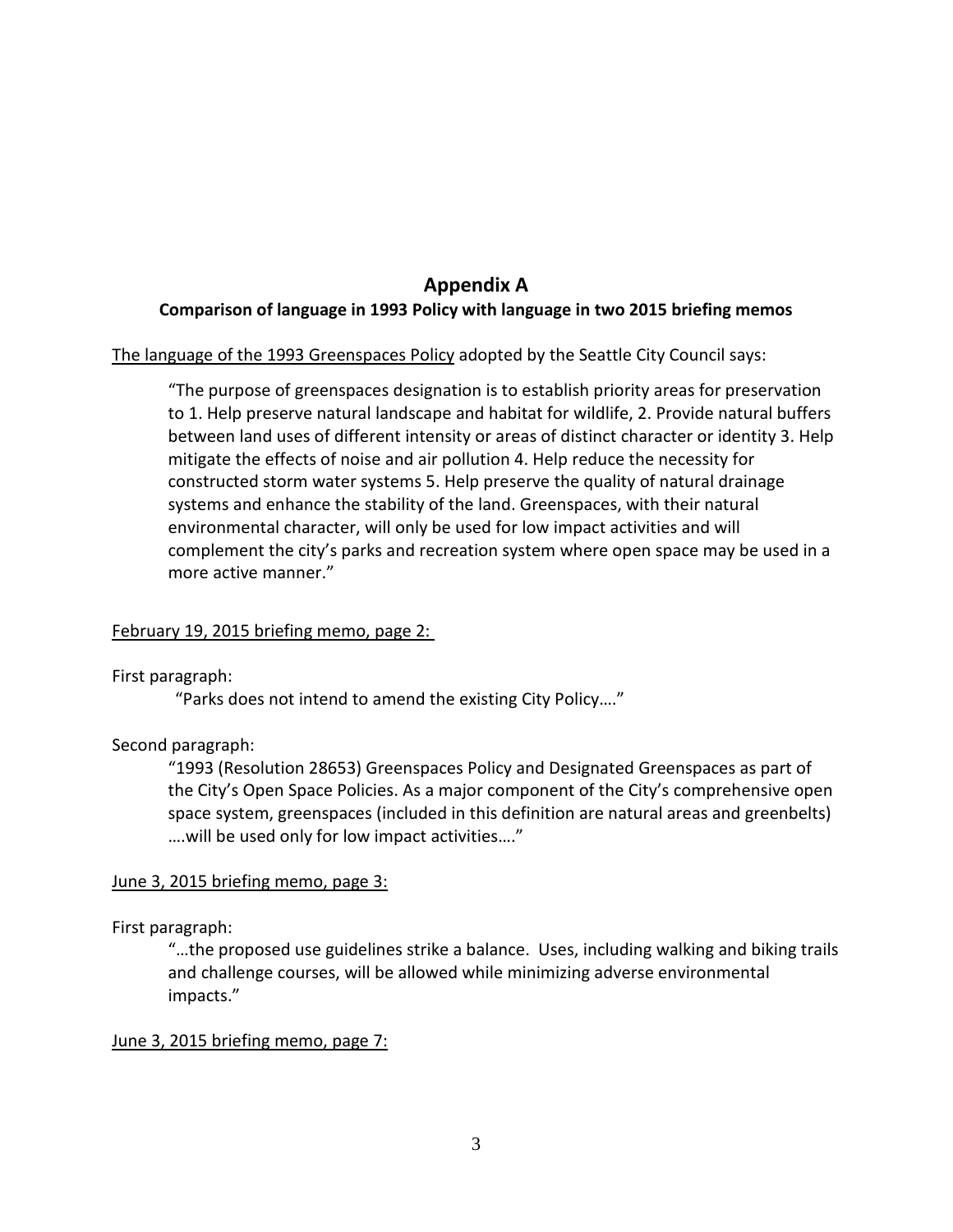4.D.3: "Where appropriate, provide for the opportunity for challenge course area(s), orienteering type activities and future activities that may evolve."

# **Appendix B**

## **Urban Forestry Commission's suggestions on how the Draft Supplemental Use Guidelines for Natural Areas/Greenbelts might be brought into conformity with the 1993 Policy**

1. Environmental Critical Areas (ECAs) should be withdrawn from new uses. They include fish and wildlife areas, steep landslide-prone slopes, wetlands, streams, etc. – all vulnerable areas in which preservation of trees and vegetation are critical to the sustainability of those ecosystems. They also ensure that those designated fish and wildlife areas will be preserved to have the opportunity to become future "wildlife sanctuaries" in the City – a category Parks currently is willing to withhold from new use consideration along with marine sanctuaries. ECA areas deserve being held in trust for future generations and used today for education and scientific purposes in conformity with the 1993 policy. Parks should inventory and list which areas on their list of natural areas and greenbelts contain environmentally critical areas and note these are off limits for consideration of new uses. They should do this before considering any new use proposals so as to not waste time and money of both Parks and residents considering proposals that would be denied.

2. Revise the checklist into two sections. The draft checklist gives the public the perception that 'environment' is only one in four or 25% of the areas of evaluation for a new use. Sustaining the City's forest and vegetation should be Park's first priority, because it is the foundation of the City's park system. So, at minimum, environment should be given at least equal weight with non-environmental considerations in a checklist to determine impacts/benefits. We urge:

- a. A reorganization of the checklist into two sections, the first -- environmental preservation/acquisition (broader than the proposed "habitat" section) and the second public access/education/recreation/safety, or similar wording, followed by:
- b. A determination that the location for a proposed new use cannot be met any other place but in a natural area/greenbelt, and
- c. A determination that the proposed new use conforms with the 1993 policy and, if not, if it needs to go to the City Council for approval.
- 3. Parks should add to its draft checklist:
	- a. Numbers for all lines in the checklist, and
	- b. A conclusion that summarizes how a decision will be reached on a new use proposal, citing what will happen if the proposal is non-conforming with the 1993 policy.